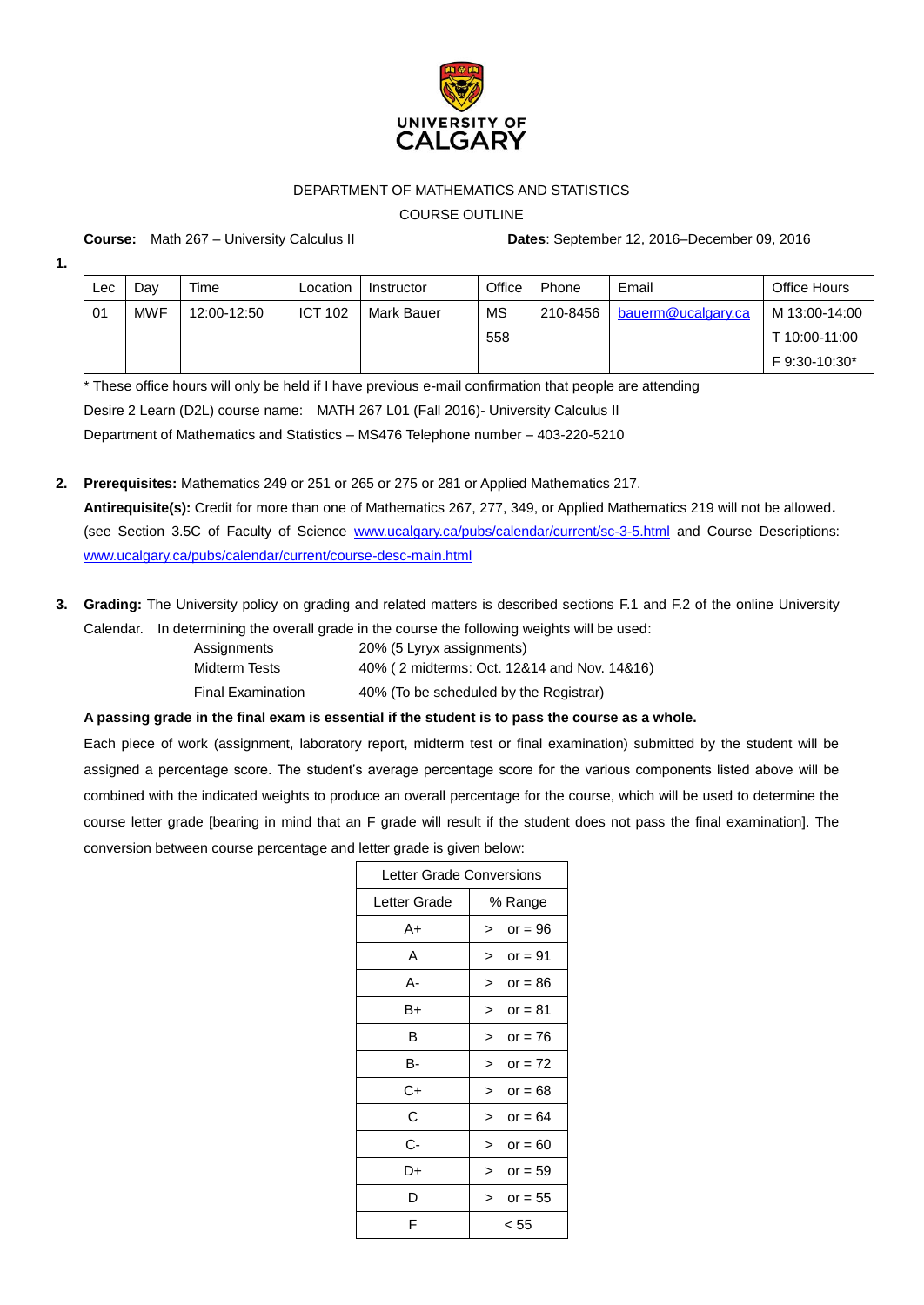**4. Missed Components of Term Work:** The regulations of the Faculty of Science pertaining to this matter are found in the Faculty of Science area of the Calendar in [Section 3.6.](http://www.ucalgary.ca/pubs/calendar/current/sc-3-6.html) It is the student's responsibility to familiarize himself/herself with these regulations. See also [Section E.6](http://www.ucalgary.ca/pubs/calendar/current/e-6.html) of the University Calendar. In the unlikely event of a health problem, the [Physician/Counsellor Statement](http://www.ucalgary.ca/registrar/files/registrar/physcoun15.pdf) Form must be accompanied by either ["Application for Deferred Final Examinations"](https://www.ucalgary.ca/registrar/files/registrar/dfe-application-f15.pdf) or an ["Application for Deferment of Term Work"](http://www.ucalgary.ca/registrar/files/registrar/deferred_termwork15.pdf) in order to gain approval for such request. For all other missed term work such as quizzes, assignments or midterms, the [Physician/Counsellor Form](http://www.ucalgary.ca/registrar/files/registrar/physcoun15.pdf) must be handed directly to your course instructor for approval.

#### **5. Course Materials: Online Course Components: Lyryx Learning (assignments)**

We will be using the Lyryx system for homework purposes, offering formative online assessment in an effort to support student learning. The student license is normally \$39.95+GST payable upon registration on the Lyryx system. Lyryx is offering students access to their Lyryx online homework at no cost when using University computers, including in MS317, 515, 521, & 571, AFC, TFDL and ES160 computers labs. The normal license fee will continue to be charged only to students who chose to be able to access their Lyryx account from off campus or other locations.

#### **Texts:**

Suggested: A (free) open text in electronic form is available in your Lyryx account. It can be freely distributed and printed. Optional: Any version and any edition of James Stewart's textbook of Calculus. Any version and any edition of Robert Adams and Christopher Essex's textbook of Calculus.

**Unless otherwise noted by the instructor, all D2L/course webpage materials including lecture notes, lab worksheets and solutions, will be removed from the course site on January 10, 2017.**

**6. Examination Policy**: The use of aids is **not** permitted in midterm test and final examination. Also read the Calendar, [Section G,](http://www.ucalgary.ca/pubs/calendar/current/g.html) on Examinations.

### **7. OTHER IMPORTANT INFORMATION FOR STUDENTS:**

- **(a) Academic Misconduct:** (cheating, plagiarism, or any other form) is a very serious offence that will be dealt with rigorously in all cases. A single offence may lead to disciplinary probation or suspension or expulsion. The Faculty of Science follows a zero tolerance policy regarding dishonesty. Please read the sections of the University Calendar unde[r Section K.](http://www.ucalgary.ca/pubs/calendar/current/k.html) Student Misconduct to inform yourself of definitions, processes and penalties
- **(b) Assembly Points:** In case of an emergency during class time, be sure to FAMILIARIZE YOURSELF with the information o[n assembly points.](http://www.ucalgary.ca/emergencyplan/assemblypoints)
- **(c) Academic Accommodation Policy:** Students with documentable disabilities are referred to the following links: [Calendar entry on students with disabilities](http://www.ucalgary.ca/pubs/calendar/current/b-1.html) and [Student Accessibility Services.](http://www.ucalgary.ca/access/) Students needing an Accommodation in relation to their coursework or to fulfill requirements for a graduate degree, based on a Protected Ground other than Disability, should communicate this need, preferably in writing, to the Associate Head of Mathematics and Statistics, Jim Stallard, by email at jbstall@ucalgary.ca or by phone at 403-220-3953.
- **(d) Safewalk:** Campus Security will escort individuals day or night [\(http://www.ucalgary.ca/security/safewalk/\)](http://www.ucalgary.ca/security/safewalk/). Call 403-220-5333 for assistance. Use any campus phone, emergency phone or the yellow phones located at most parking lot pay booths.